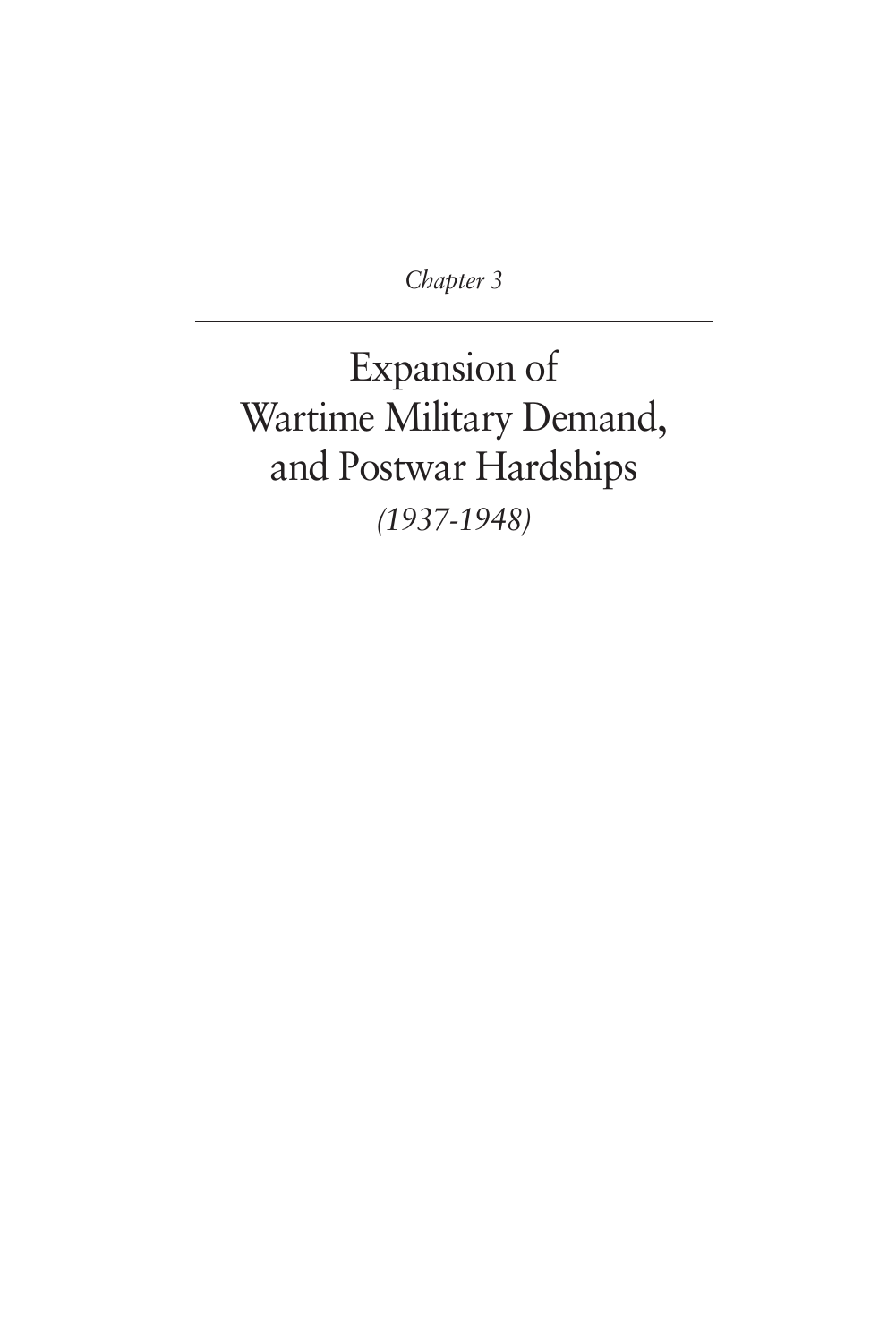## *1. Expansion of Wartime Military Demand*

### **Second Sino-Japanese War, and expansion of military demand**

On July 7, 1937, fighting erupted between Japanese and Chinese military forces in the outskirts of Beijing in the Marco Polo Bridge Incident, which led to the outbreak of the Second Sino-Japanese War. At home, the government tightened existing economic controls and imposed new ones, with a priority on supplies to the military. In September 1937, for example, the Factory and Office Control Ordinance was promulgated. In 1938, based on that ordinance, the government placed Oki Electric's Shibaura and Takahama plants under the control of the military, even though the Takahama Plant, later renamed the Shinagawa Plant, was still under construction. Army and Navy supervisors were stationed at both plants, and production came under military control. The first goods mobilization plan was also announced in 1938, under which the government began coordinating the supply and demand of designated goods. Based on that plan, the supply of goods was estimated according to the volume of essential goods and materials the economy was capable of importing. Demand was divided into that for the military and that for the civilian sector, and by reducing demand in the civilian sector the volume of essential goods for military consumption was increased. Later, as the nation's import capabilities decreased, influenced by reduced transport capacity and reduced availability of foreign exchange, Japan's economy began to contract.

The trend toward meeting the military demand for goods had a major influence on Oki Electric's business. Until then, the company's output had mainly gone to the Ministry of Communications. In line with requests from the military following the outbreak of war with China, however, it became necessary to expand production in order to meet the military demand. This shift is obvious when looking at a breakdown of the company's sales. Sales to the military had leveled off in the mid-1930s but increased rapidly after war broke out with China. The Navy accounted for 28 percent and the Army for 24.9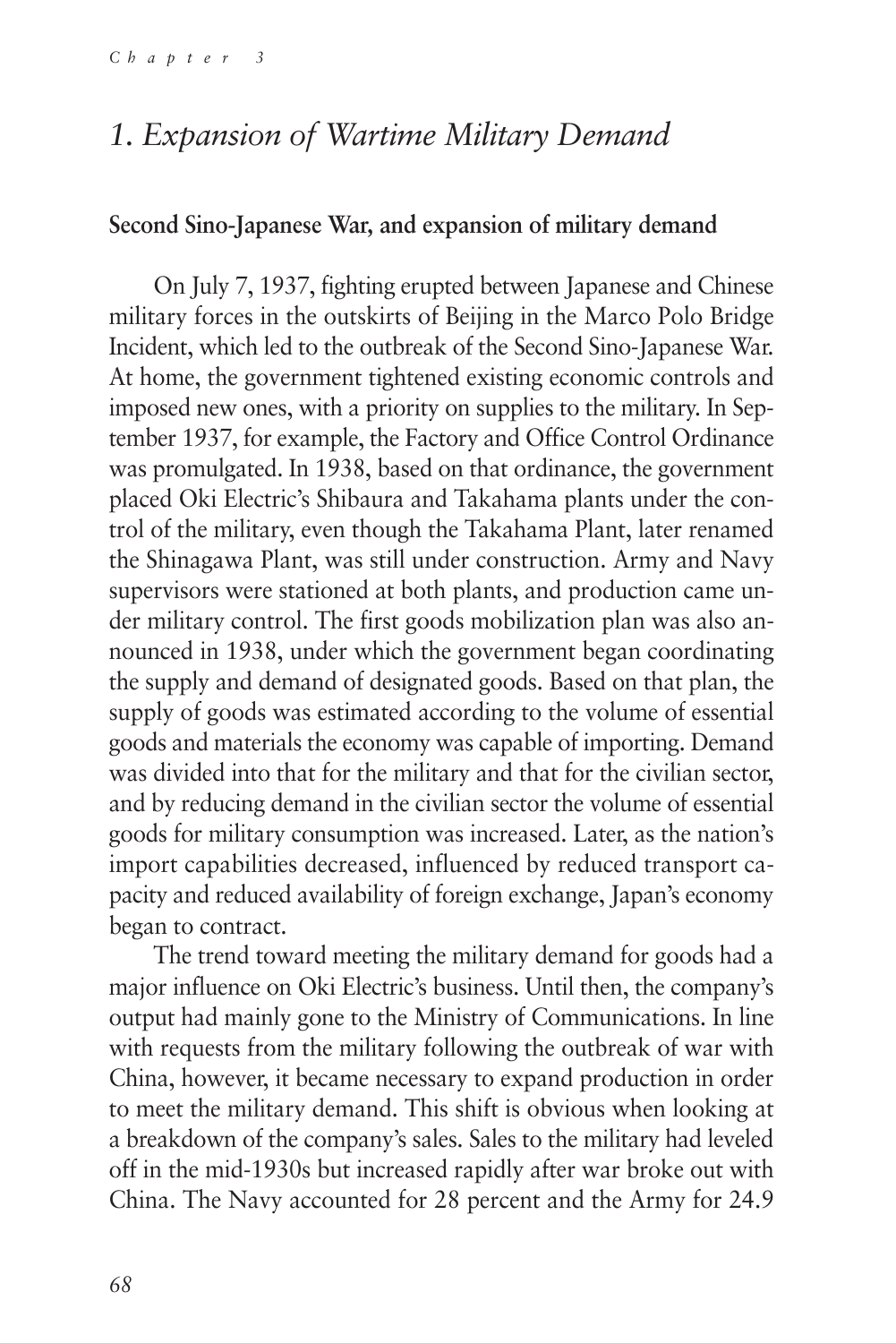percent of total sales in the fiscal year ending in March 1941. Sales of telephones and exchanges, on the other hand, decreased to 37.6 percent. In 1943, deep into the war, the Navy accounted for 63.2 percent and the Army for 24.8 percent while telephones and exchanges accounted for only 8 percent of total sales. With the outbreak of war, controls were placed on raw materials. In 1942, the Electrical Machinery Control Association was established, and a system was introduced for tightly controlling the distribution of raw materials, not including those for military demand. For meeting military needs, raw materials became available on a preferred basis as soon as the Army or Navy issued a production order. As the war became protracted, however, and as shortages of raw materials developed, even the distribution of priority materials was delayed, seriously hampering production.

Around this time, Oki Electric opened new sales offices and built production facilities overseas and expanded existing ones to enter new foreign markets, such as in northeastern China (Manchuria). Branch offices in China included those opened in Beijing and Jinan in 1938, and in Tianjin in 1940. Also, Oki Electric did not renew its sales agency contract with Okura Trading Co. when it expired in April 1940 and instead established Oki Communications Equipment Co., Ltd. (OCE), as a wholly owned subsidiary. Capitalized at 2 million yuan, OCE had its head office in Shinkyo (today's Changchun). The company was not a manufacturing operation: it managed the branch offices in Manchuria and other parts of China.

As the demand for communications equipment in northeastern China increased, it became necessary to produce certain products locally. Oki Electric considered building a plant in Manchuria but a rule of "one industry, one company" existed at the time, and in the communications equipment industry NEC had already established Manchuria Communications Devices Co., Ltd., in 1937. Oki Electric thus looked elsewhere for an appropriate site. It secured a site of approximately 65,000 square meters in a suburb of Dalian in Guangdong Province and built the Dalian Works there. Completed in 1942, this was Oki Electric's first overseas production plant. Although the plant was scheduled to produce telephones and exchanges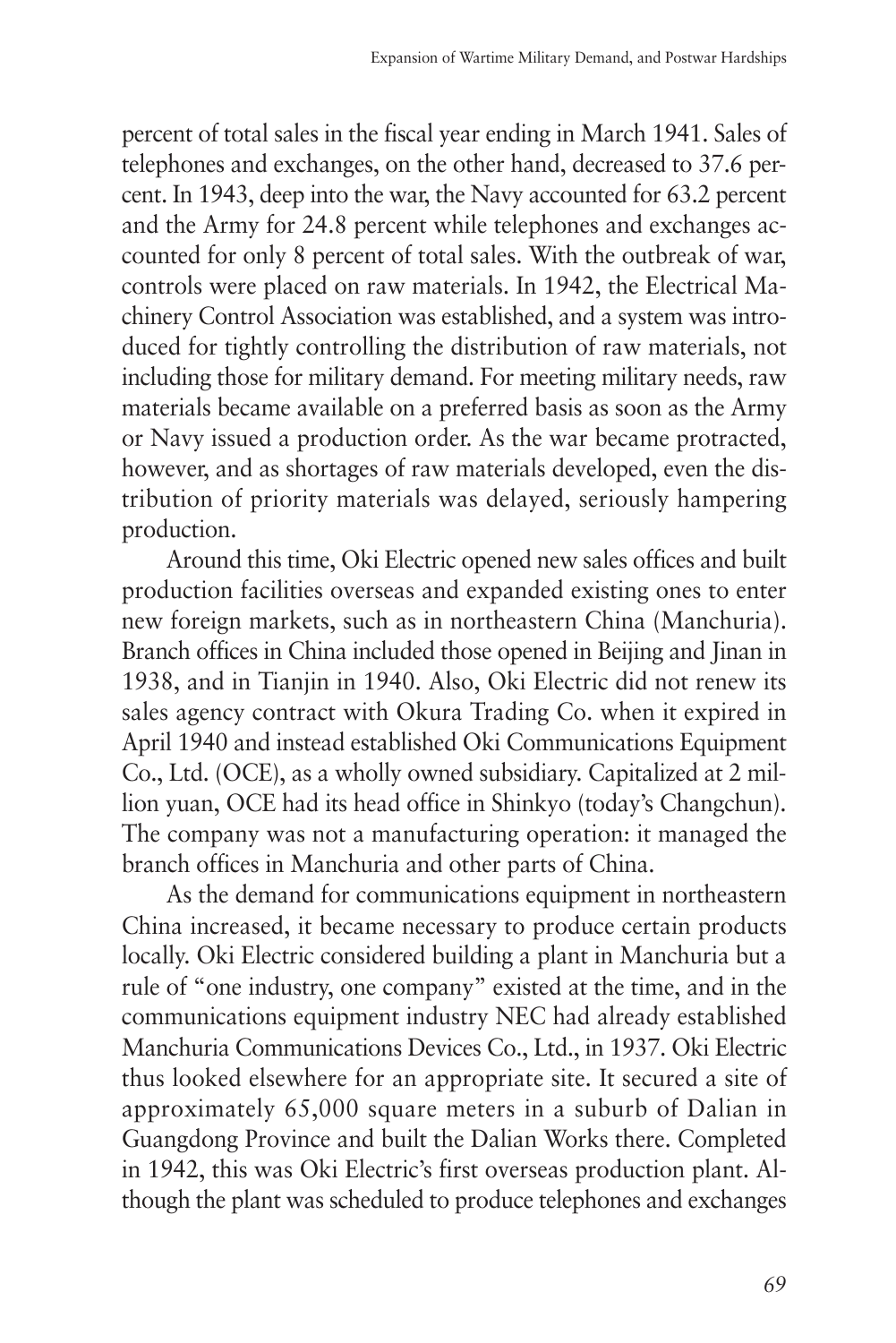for the Manchurian market, its full-scale operations were delayed until 1944 and the plant's output was then allocated exclusively to the military.

At home as well, increased military demand led to Oki Electric building new production plants and expanding existing ones. In 1938, a site about 30,000 square meters in size was purchased in the Shiba Takahama section of Tokyo for building the Takahama Plant. Construction extended over three reporting terms, and was completed in 1941. The plant eventually produced wireless telegraph equipment, sonar, ammunition, and fuses for the Navy. An overall production plan the Navy presented to Oki Electric in January 1941 called for output almost double the company's existing capacity, and the Shibaura, Takahama, and Nakahara plants had to be substantially expanded. Merely expanding existing plants, however, proved to be insufficient as the war wore on. Oki Electric thus made a series of purchases of paper mills, textile plants, idle factories, and even department stores, in order to use the buildings for expanding its production capacity. The Army and Navy, meanwhile, rather than cooperating with each other during this period vied to have their own production orders given first priority. A need thus emerged to designate separate production plants for each branch of service, although doing so led to redundancy and waste. The Takahama Plant, for example, produced special water tanks for sonar equipment for the Navy. Although the Army was also interested in sonar, it disliked the idea of



*Takahama Plant*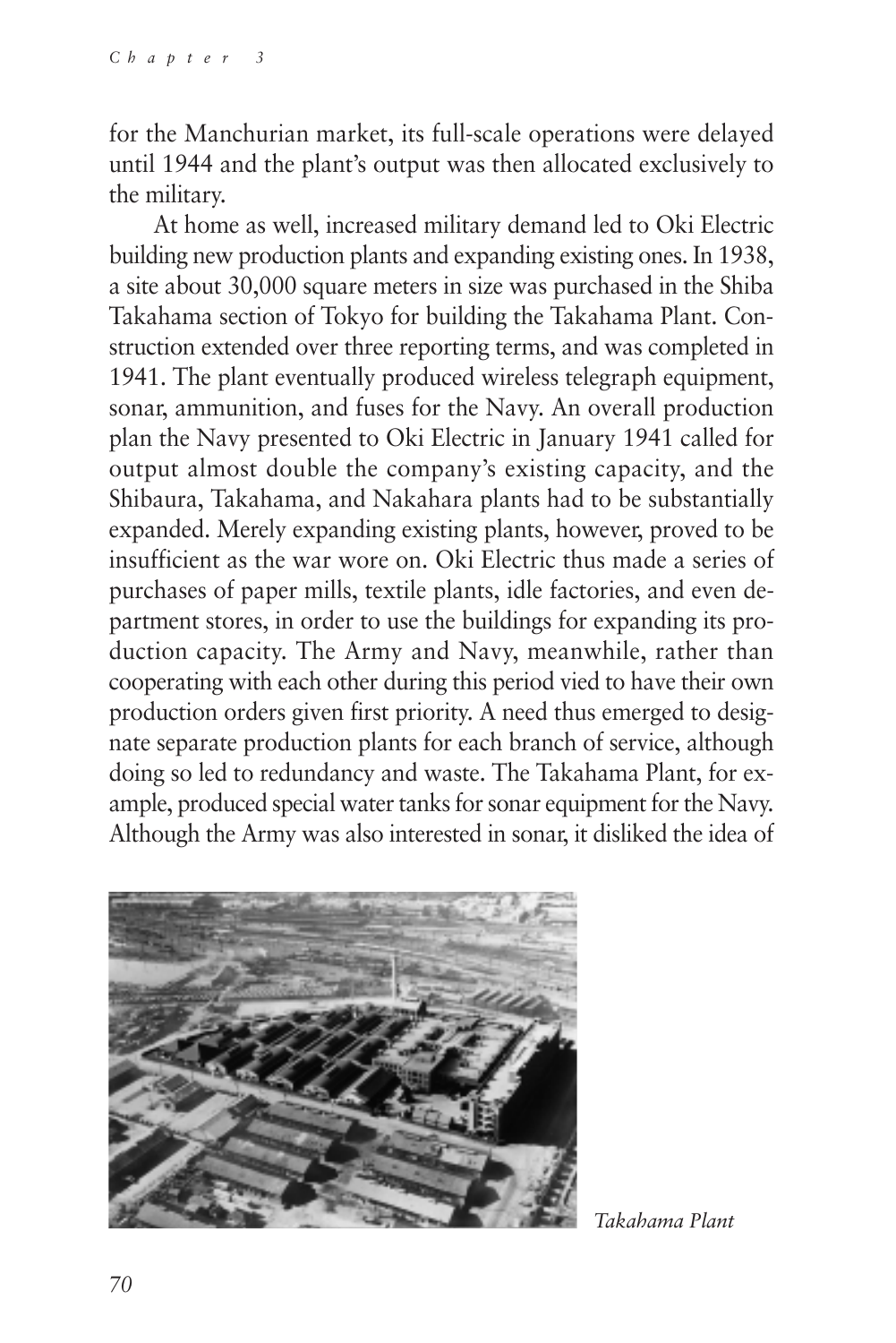conducting R&D jointly with the Navy. Oki Electric thus had to purchase an idle paper mill in Takasaki, Gunma Prefecture, where it prepared facilities for producing sonar equipment for the Army.

As Oki Electric thus expanded and bolstered its production plants, it also increased its capital. The first increase was from 10 million yen to 20 million yen in 1938, then to 30 million yen in 1942; finally, in 1944, it increased its capital to 60 million yen, reaching six times the 1938 level. Although the company's sales also expanded steadily, gross assets swelled at a faster pace than the capital increases, mainly due to the expansion of production plants between April 1936 and March 1945. With the fiscal year ending in March 1937 as the peak year, the return on total assets fell steadily afterward until the fiscal year ending in March 1943. It recovered slightly between then and the following year, but again fell sharply in the fiscal year ending in March 1946, the company's first postwar reporting period.

Oki Electric also increased the number of its affiliates during this period. In September 1937, for example, Oki Electric Securities Co., Ltd. (OES), was established as a wholly owned subsidiary with capital of 3 million yen. At the time, other large manufacturers in the communications business owned a substantial number of Oki Electric's shares, and Oki Electric had heard that they were moving to acquire additional shares. OES was thus set up as a holding company to purchase and hold the company's floating shares and secure a group of stable shareholders.

The move in Oki Electric to stabilize the group of shareholders was led by Managing Director Monjiro Suzuki. OES achieved its objective as a holding company, but as the war progressed the content of its work operations changed. In order to meet the demand from the military, Oki Electric was forced to obtain the cooperation of various vendor companies for a supply of materials, and for subcontracting parts and arms production. In the process, Oki Electric purchased shares in those companies. At the start of the Pacific War, in December 1941, Oki Electric's total investments in such cooperating companies were about 1.4 million yen. The company increased its investments in affiliates as military demand increased, and by the end of the war in August 1945 the investments had reached over 12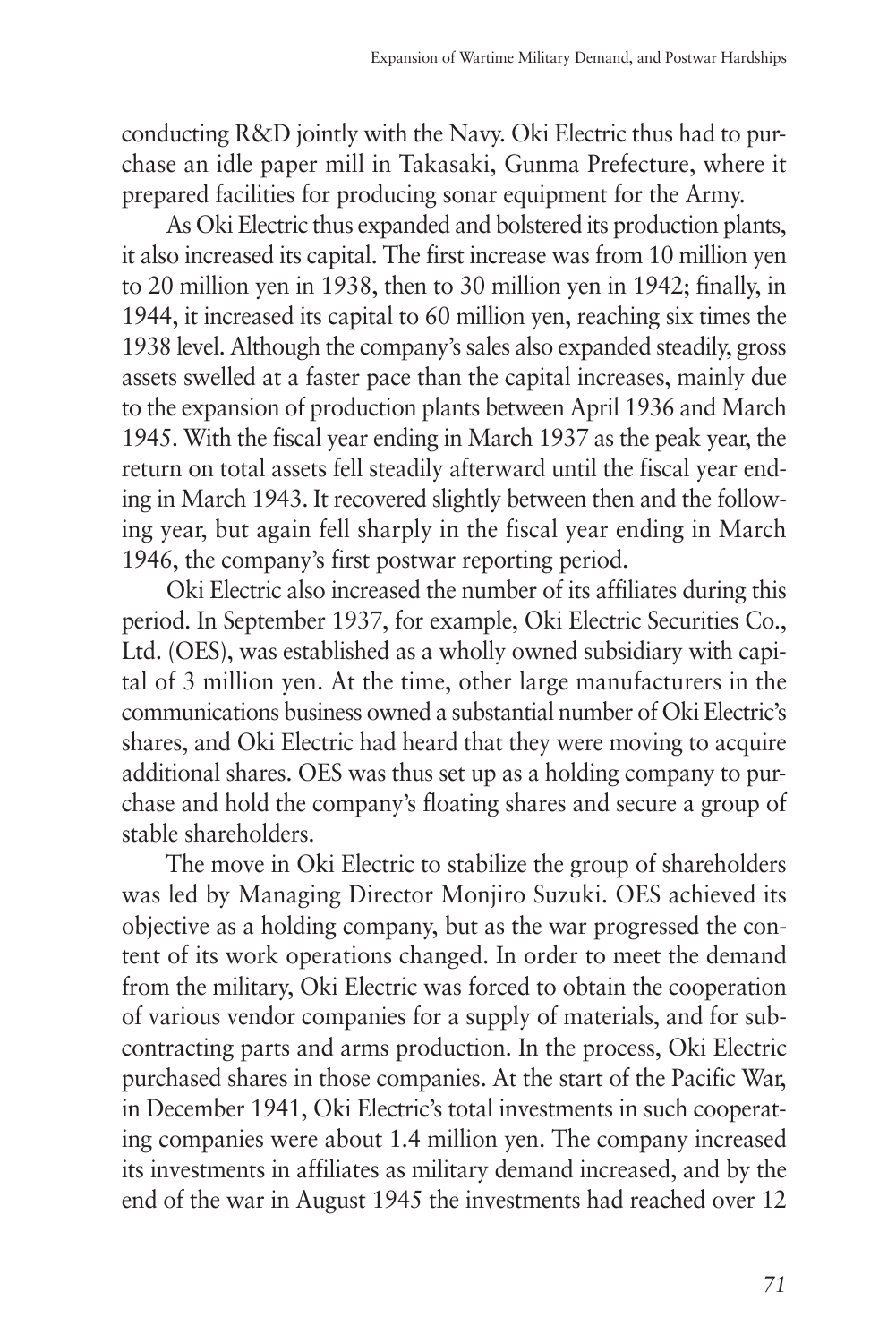million yen, including loans. At the end of March 1944, OES owned all the shares of nine companies—Oki Electric Cable Co., Ltd., Showa Electric, Tokyo Ota Electric, Nishikawa Copper Works, Japan Vacuum Industries, Oki Telegraph Equipment, Daido Electric Co., Ltd., Shinhan Copper Works, and Mikuni Industries—and part of the shares of 32 other companies.

### **From designation as munitions company to end of war**

On December 8, 1941 (Japan time), Japanese Imperial forces launched a surprise attack on Pearl Harbor, Hawaii, and the Japanese government declared a state of war with the U.S. and the U.K. This marked the start of the Pacific War—as well as intensified government controls on the everyday lives of civilians and on the business activities of corporations. Based on the Key Industries Association Ordinance promulgated on September 1, 1941, for example, a total of 22 national industry-wide control associations were gradually formed. Communications equipment manufacturers came under the Electrical Machinery Control Association, which controlled the allocation of all materials. Also, the Enterprise Readjustment Ordinance was promulgated in May 1942 to bring about the merger or consolidation of medium-sized and smaller enterprises.

Although Oki Electric decreased its output of telephones and exchanges for the civilian sector, it was hard-pressed to meet the military demand for communications equipment, such as sonar and radios. The company also produced items for the military unrelated to any of its past work, such as fuses and ammunition. Its expanded domestic production plants were all aimed at meeting this military demand. In addition, the company was also ordered in 1942 to operate an electrical machinery plant in Army-occupied Kuala Lumpur, Malaysia, and had to send experienced personnel to manage that operation. Also, in line with the Enterprise Readjustment Ordinance, all battery production at Oki Electric's Osaka Plant was transferred to Tokai Battery Co., Ltd.

In May 1944, Oki Electric was officially designated a "muni-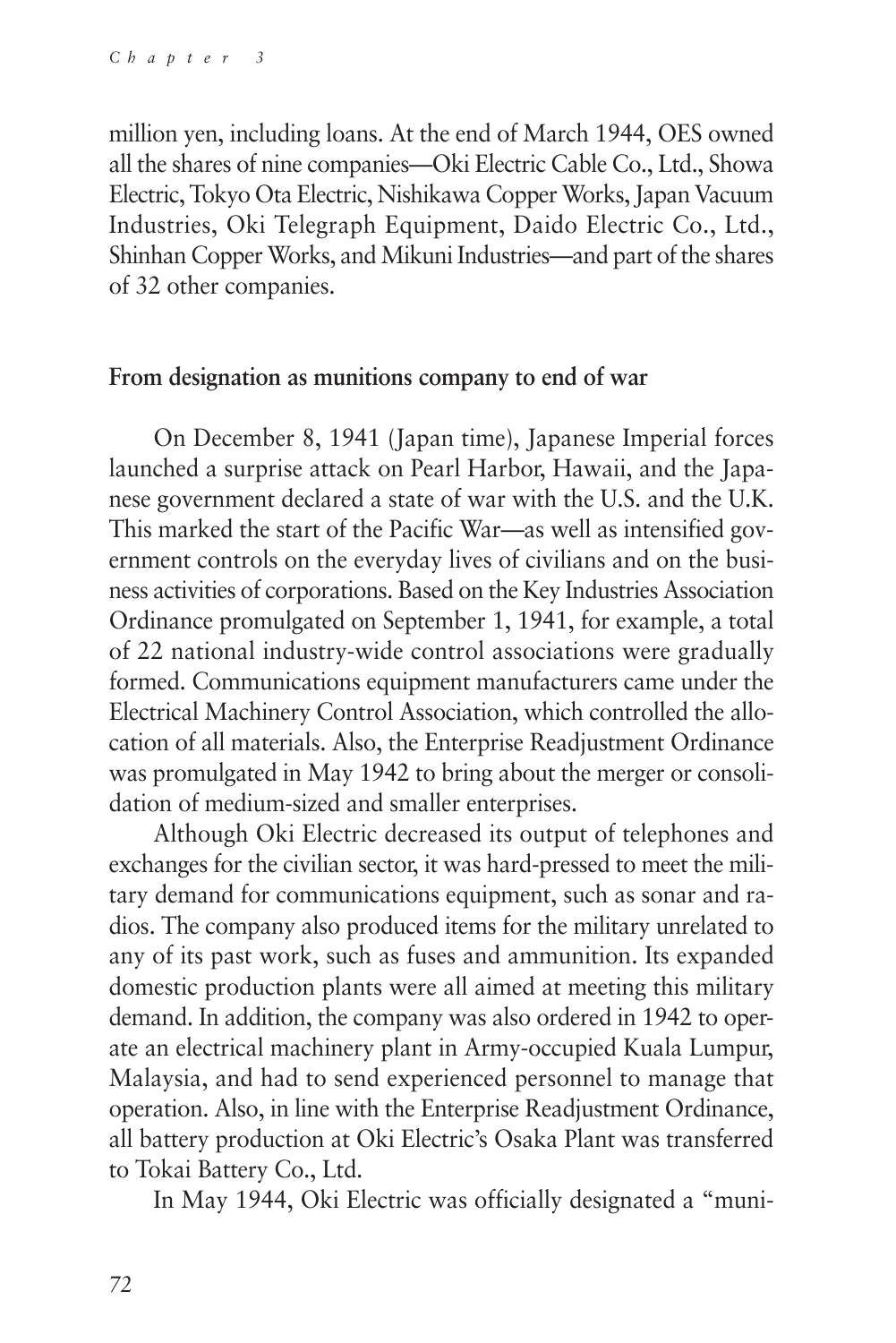tions company" under the recently enacted Munitions Company Act. In the following June, as a reflection of that designation, the company's Shibaura and Takahama plants were renamed the Shibaura Works and the Takahama Works. Then, in July, the company reorganized its Head Office into four departments—the General Affairs, Administration, Engineering, and Materials departments. Actually, the Administration Department resulted from merely renaming the Sales Department, because the company no longer had any need for sales activities. In 1945, incidentally, after U.S. air raids on mainland Japan intensified, codenames were assigned to the munitions companies to keep their names secret. From July 1945, the head office of Oki Electric was known by the codename "Imperial Plant No. 6551."

The Munitions Company Act of 1944 not only allowed the military to directly control the factories of companies designated as munitions companies but also allowed the government to intervene in personnel matters, such as who was appointed in charge of production. In October 1943, before Oki Electric was designated a munitions company, it had assigned Senior Managing Director Saburo Oshida to negotiate with the military so that its production activities could proceed smoothly. But after Oki Electric was designated a munitions company, the Navy Technical Bureau insisted that Chairman Asano begin working full time. Up to then, Oki Electric had not used the president system, and the chairman had been the chief executive officer. The company decided, though, that this might be the time to appoint a president and place him responsible for production matters. Chairman Asano sounded out the true intentions of the military, and apparently held preliminary discussions with high-ranking Navy officials. At any rate, he met at the Navy Ministry in February 1944 with Senkichi Ozawa, chief of the Navy Fleet Commander Headquarters and director of the Maizuru Naval Arsenal, and invited Ozawa to join Oki Electric as president. An agreement was reached, and Ozawa joined Oki Electric in April as president. Ozawa was a 1912 graduate of the Naval Engineering College. He studied electrical engineering at Kyoto Imperial University (today's University of Kyoto), and afterward served in the Navy as a vice admiral and as head of the Naval Technical Bureau.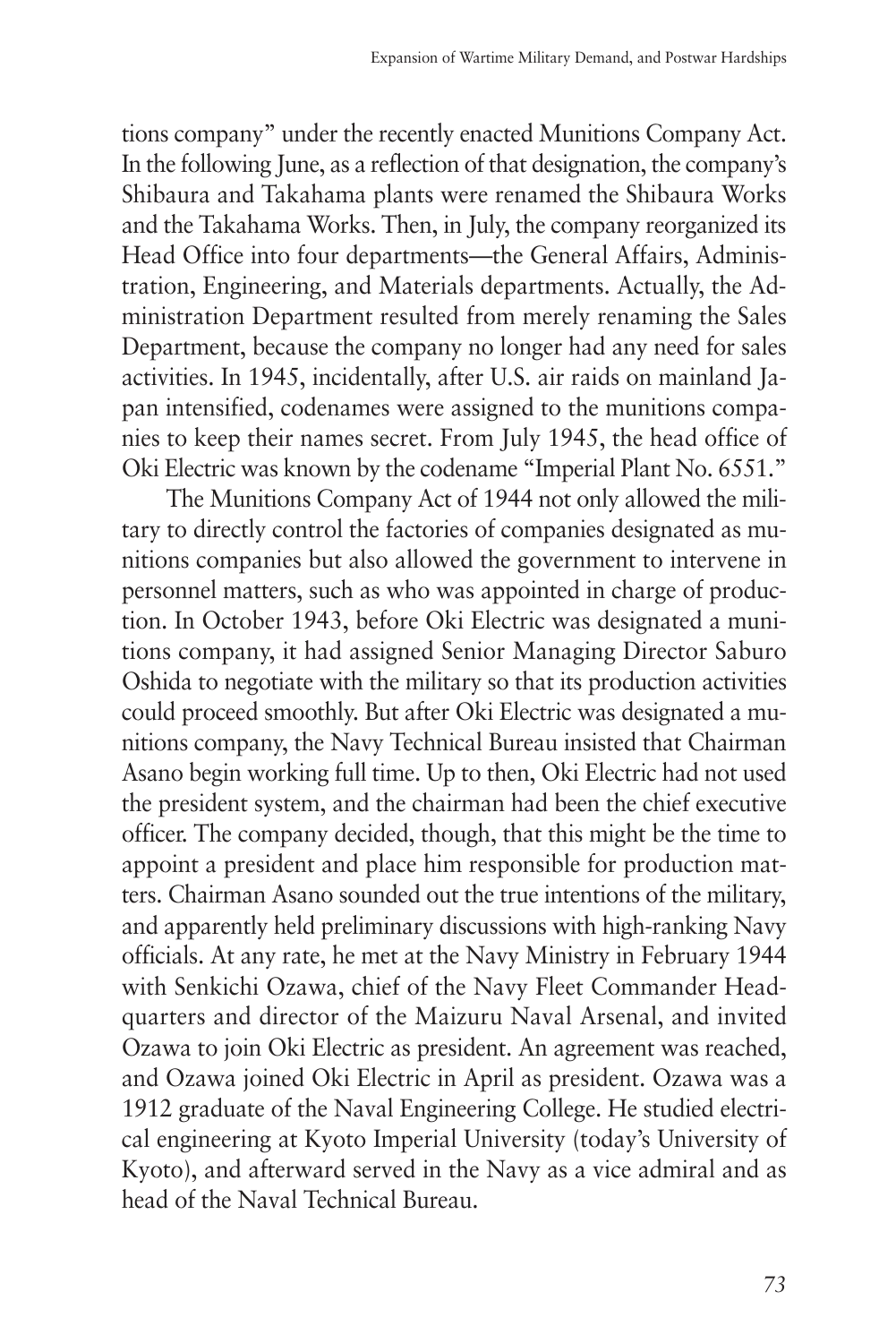

*Senkichi Ozawa*

Although Japan's military was victorious in the first stages of the Pacific War, the Allied Forces gradually regrouped and took the offensive. Domestically, the government eventually ordered the total mobilization of personnel and material. At the time, communications equipment manufacturers were considered lower in importance than companies in the aircraft and general weaponry industry. As such, Oki Electric had great trouble securing the labor force it needed. Thus, although the military ordered the company to increase its production the company could not respond properly because of insufficient labor. Eventually, under the National Conscript Ordinance, conscripts began manning the production lines at Oki Electric's plants. Women from the Women's Labor Service Corps also worked there, as did student workers. From that point on, production operations proceeded at full capacity. At the time, incidentally, over 100 different restaurants and other establishments that had been forced out of business, centered mainly in the Shinbashi, Akasaka, and Tsukiji sections of Tokyo, served as living accommodations for these workers.

From the summer of 1944, B-29 bombers began staging air raids on mainland Japan. Oki Electric employees, unfortunately, were caught up in one particularly tragic incident. On March 10, 1945, during an air raid on Tokyo, about 50 young student workers and women from the Women's Labor Service Corps lodged in a former restaurant in Hamacho were killed in an air raid shelter in the basement of the Meijiza Theatre. Regular firebomb attacks on cities throughout Japan continued from around this time. Some of Oki Electric's plants were destroyed in bombings, including the Maebashi Plant in April and the Otsuka Plant in May 1945. In late May, Building C of the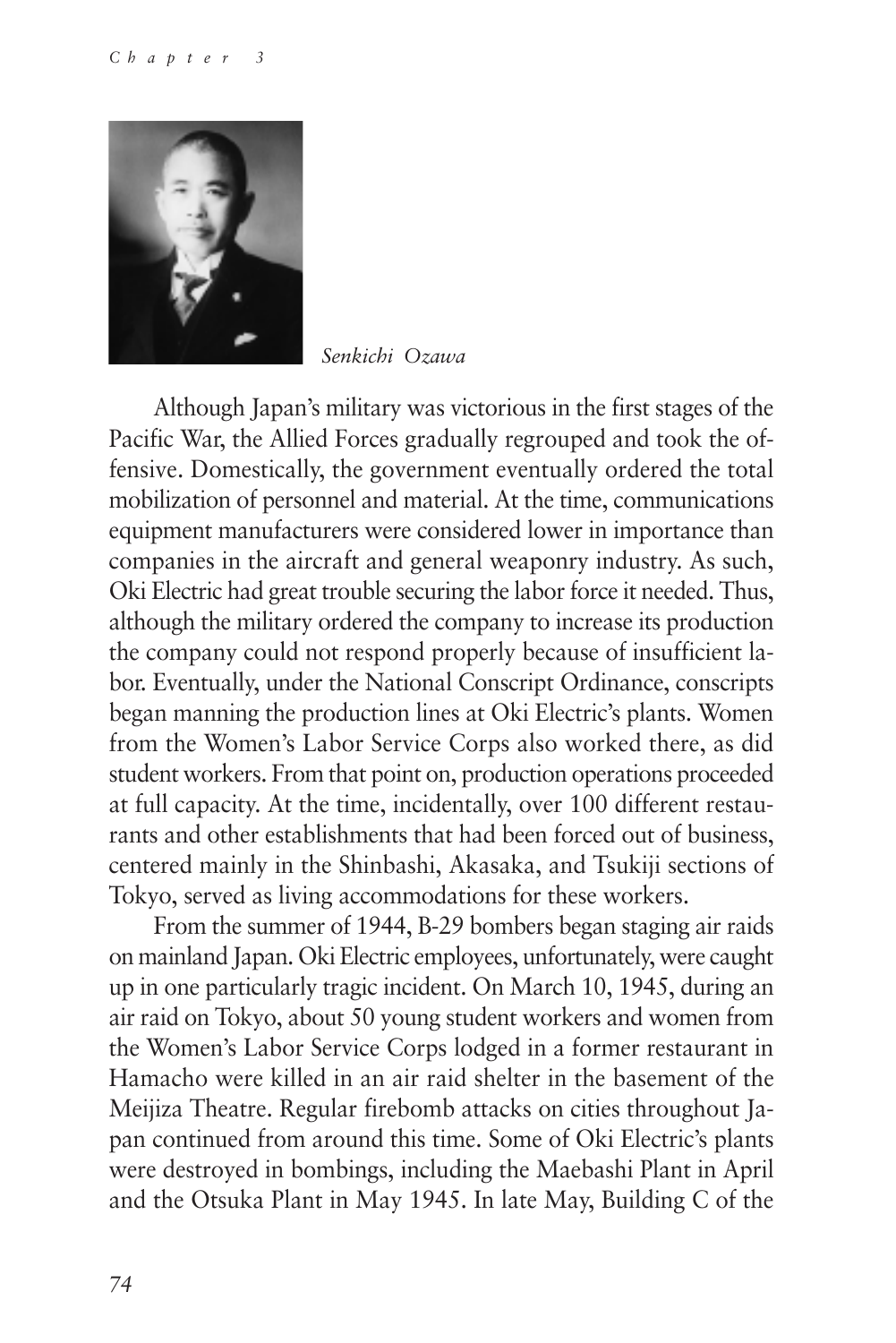Shibaura Works was completely razed and part of Building D was burnt to the ground. Fortunately, however, no one was killed. Production and research facilities in Osaka, Numazu, Ebara, and Tsurumi were also destroyed during air raids.

As a protective countermeasure against the air raids, employees from some production plants were evacuated to safe areas in the provinces and some plants were moved to underground locations. One plant was even being built on the side of a hill in Date-gun, Fukushima Prefecture, but the war ended before operations could begin there. After the U.S. dropped atom bombs on Hiroshima and Nagasaki in August 1945, Japan surrendered unconditionally. The date was August 15, 1945. Employees at Oki Electric's Head Office in Tokyo gathered at noon on that day on the rooftop of Building D of the Shibaura Works and listened to the Emperor's radio broadcast proclaiming an end to the war.

# *2. Corporate Restructuring during Postwar Period*

#### **Defeat, and resumption of production**

Immediately after the war ended, the Japanese people were in a state of bewilderment, with mixed feelings of rejection and liberation. For companies, however, this was not a time to hesitate.

At the end of the war, Oki Electric had 28 production plants, beginning with those in Shibaura and Shinagawa in Tokyo and spreading into rural areas where evacuation work sites were set up to avoid damage from wartime air raids. Including volunteers, the company had roughly 22,700 employees. In order to revert to peacetime operations, Oki Electric had not a day to lose in reorganizing its plants and workforce. One of the first steps was decided at a meeting of the company's plant managers shortly after the war ended: Halt all production operations until September 2. Because production plants had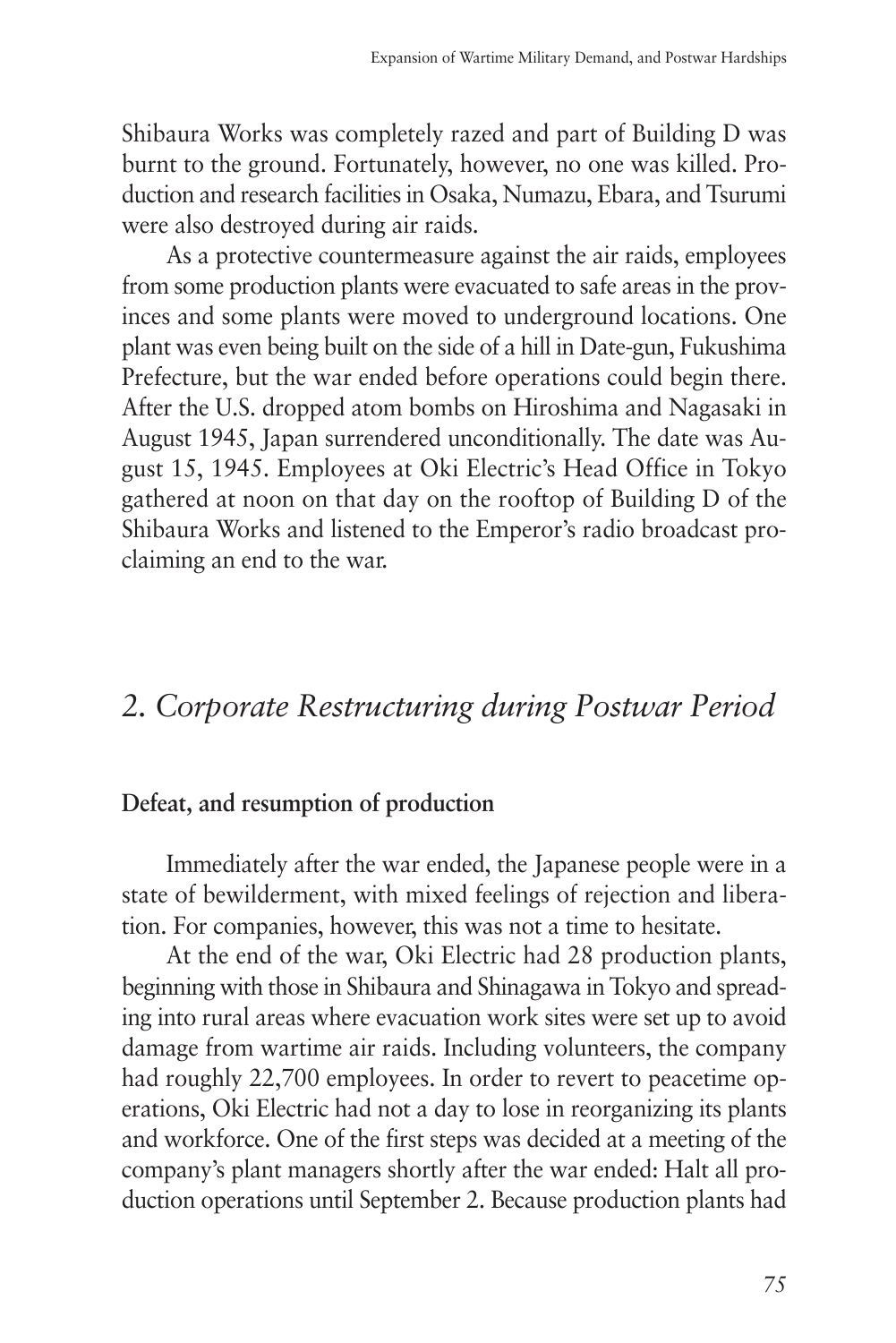

*Yuzo Yanai*

been expanded greatly during the war, a plan was studied in late August to integrate all production operations into four plants. The same plan called for reducing the workforce to about 4,000 persons, and for reconverting to peacetime production.

Full-scale restructuring did not begin at Oki Electric until after the extraordinary shareholders meeting held on November 6, 1945. At that meeting, all members of the board resigned except Director Ryoji Inoue and Auditor Hikoshiro Yasuda. Then Yuzo Yanai was elected president and Ryoji Inoue senior managing director. Suteji Kanbe and three others became directors, and two auditors were selected. President Yanai had joined Oki Electric in 1940 as a managing director, coming over from Yasuda Hozensha, the holding company of the Yasuda zaibatsu. He had resigned his position in February 1944 but returned to Oki Electric after the war ended to assume the heavy responsibility of leading the company through its reconstruction and reorganization.

As of August 1946, Yasuda Hozensha and the Yasuda Bank (renamed the Fuji Bank in October 1948) held 31 percent of Oki Electric's outstanding shares. Also, all of Oki Electric's short-term loans payable as of the end of April 1946—201.5 million yen—were from the Yasuda Bank.

After assuming office, the members of the new board quickly turned their attention to the company's reconstruction. One of its first decisions was to relocate the Head Office from the Shibaura Plant. Because of war damages, the Shibaura section of Tokyo had become an inconvenient location for conducting the company's business, so in December 1945 the Head Office was moved to the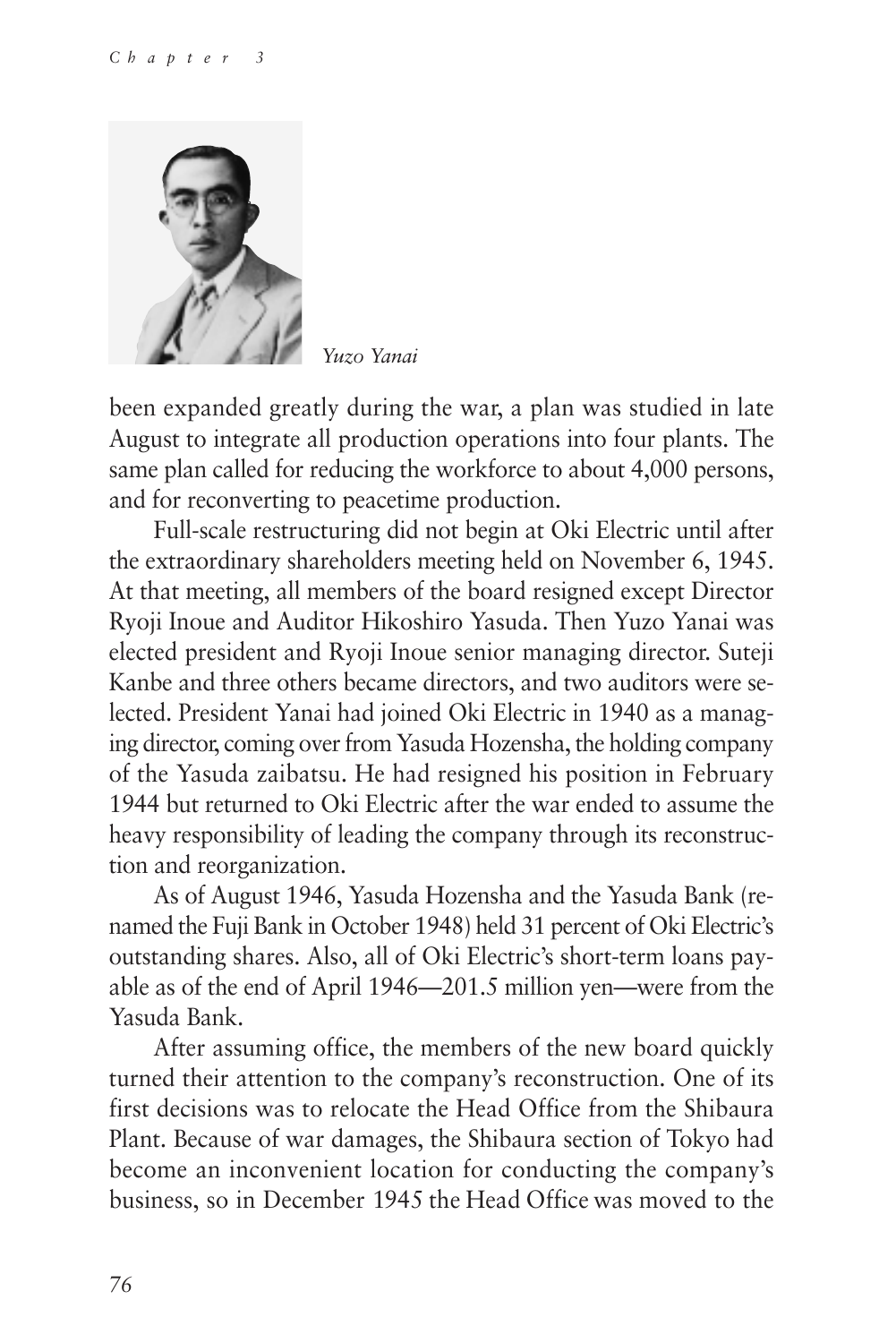Shinagawa Plant. Next was consolidation of the company's 28 production plants, including seven evacuation work sites. At the end of 1947, the plants in Fukagawa, Maebashi, Nerima, Numazu, Osaka, Otsuka, Takasaki, and Tsurumi, plus the seven evacuation work sites, were shut down, and rights to the overseas plants in Dalian and Kyeongsung were surrendered. Of the 11 remaining plants, those in Ebara, Kiryu, Meguro, Nakahara, Omori, and the No. 2 Plant in Shibaura were closed in line with the company's final reconstruction plan completed in July 1948, and all production operations became concentrated in the five plants in Fukushima, Shibaura, Shinagawa, Tomioka, and Warabi. These moves succeeded in greatly streamlining the production facilities. The workforce was also reduced from 22,700 to 4,500 employees, mainly by releasing the volunteer workers and conscripts. After reorganization of its production facilities, the company once again began producing telephones and exchanges. In order to survive, moreover, it also began manufacturing and selling household electric appliances.

Japan's telephone facilities were almost totally destroyed during the war. The worst damage was in Hiroshima, with 100 percent of subscriber telephones out of service. Next came Yokohama and Kagoshima at 99 percent, Kobe at 98 percent, Nagoya at 91 percent, Osaka at 89 percent, Kawasaki at 88 percent, and Tokyo at 87 percent. In short, most telephones in Japan's largest cities were out of service at the end of the war. The Post and Communications Authority (renamed from the Ministry of Communications, to the Communications Agency, then to the Post and Communications Agency during the war) began its restoration work on the telephone system from late September 1945, a little over a month after the war ended. One of its first orders for equipment went to Oki Electric for magnetotype telephones and exchanges. The company quickly collected parts stored in the Shibaura Plant, set up a production line, and was able to assemble and deliver 500 telephone sets in January 1946. Production began soon after on Type-3 automatic telephones and common-battery telephones. Including magneto-type telephones for PBXs, production at the Shibaura Plant reached 100,000 units before the reorganized Oki Electric was established in November 1949.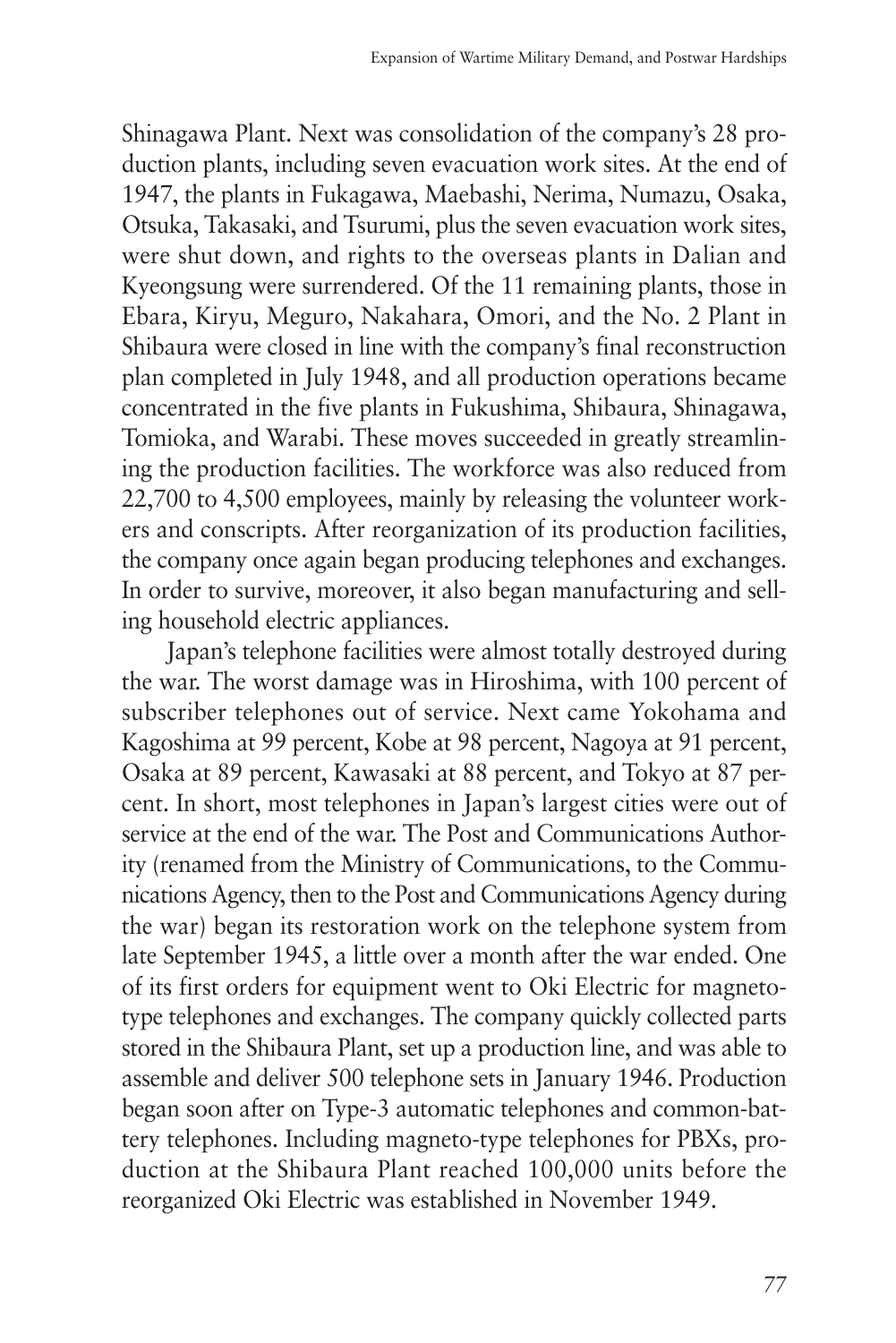In June 1946, General Headquarters (GHQ) of the Allied Forces designated machinery in the Warabi Plant to be used as part of Japan's war reparations. Oki Electric was thus ordered to prepare 480 machines in the plant for shipment overseas at any time. Because the company had made plans to use the Warabi Plant for producing automatic exchanges, company officials visited the Civil Communications Section (CCS) of GHQ to discuss having the order rescinded. The discussions did not progress smoothly, and instead Oki Electric requested CCS's assistance in obtaining loans from the Reconstruction Finance Bank to purchase replacement machinery. Early in 1948, though, the reparations order was rescinded, and as a result the company's capacity for producing automatic exchanges suddenly doubled. The old machines were actually useful later for increasing production.

Despite the increased production capacity, orders from the government to produce telephones and exchanges at the Warabi Plant were sluggish. Partly to ensure the livelihood of the employees, therefore, the company made and sold whatever it could with the facilities and materials available. Although the plants were prepared to respond immediately to product orders from the government—the Shibaura Plant would produce telephones, the Warabi Plant automatic exchanges, and the Tomioka Plant manual exchanges and telegraph-related products—the Shinagawa Plant was producing radios, irons, and electric heaters, the Shibaura Plant was also producing alarm clocks, and the Fukushima Plant was producing 4-tube heterodyne all-wave radios. At one point, in fact, the Warabi Plant even acted as a subcontractor in producing bicycle frames and charcoal tongs for other companies.

In order to sell these various products, the company opened a consumer service station in the Ginza section of Tokyo and also tried its hand at advertising. The results, however, were not very effective. The Oki Electric name was unfamiliar to the general consumer, and the company had no sales or distribution channels. Its amateurish approach to selling consumer goods made it difficult for it to compete with the well-known manufacturers of such goods and household electric appliances.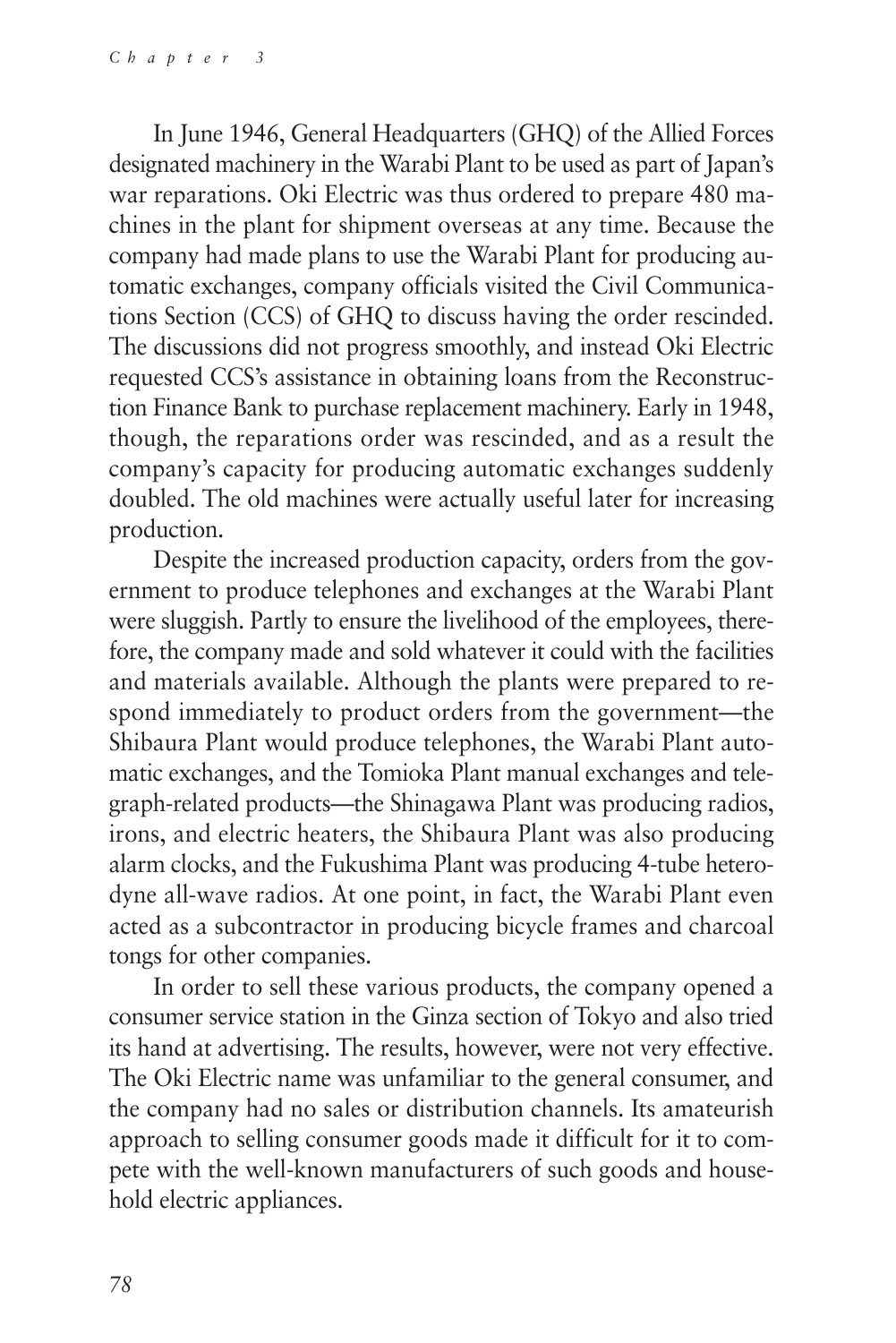## **Change of president, and formation of labor union**

One of the first GHQ policies introduced under General Douglas MacArthur was dissolution of the zaibatsu business conglomerates. The Yasuda zaibatsu, which had strengthened its influence on the management of Oki Electric during the war years, announced its dissolution plans in October 1945, including the withdrawal of all members of the Yasuda family from management positions, dissolution of Yasuda Hozensha, the holding company, and disposal of all its securities. The Sumitomo, Mitsui, and Mitsubishi zaibatsu soon followed with similar plans. In December 1946, the headquarters of the Asano zaibatsu was also specified as a holding company and was ordered to dispose of its securities and dissolve itself.

Oki Electric was viewed as a lesser zaibatsu and in November 1946 was designated a "restricted concern." As such, the company's business was limited to routine operations, and the company could not dispose of any assets or dissolve itself without GHQ approval. Then, in December, Oki Electric and Oki Electric Securities were both designated holding companies and had to dispose of all shares they held. Although the shares that Oki Electric held were the lowest in total value among the other manufacturers designated as holding companies, its relationship with Oki Electric Securities seems to have led to it being designated a holding company. In February 1948, moreover, Oki Electric was included in a list of companies designated as excessive economic concentrations, and at one point was scheduled to be reorganized into separate independent companies. This designation, however, was lifted in January 1949.

Besides the company itself being terribly shaken by postwar occupation policy, President Yanai was purged from office in June 1947, less than two years after assuming his duties. He passed the baton of office to Senior Managing Director Ryoji Inoue in August and returned to Yasuda Hozensha to assist in dissolving the Yasuda zaibatsu.

President Inoue, asked suddenly to head Oki Electric, had joined the company in 1918. He held key positions as manager of the Fukuoka and Dalian branch offices, and was appointed director just before the war ended. He thus worked in Oki Electric his entire pro-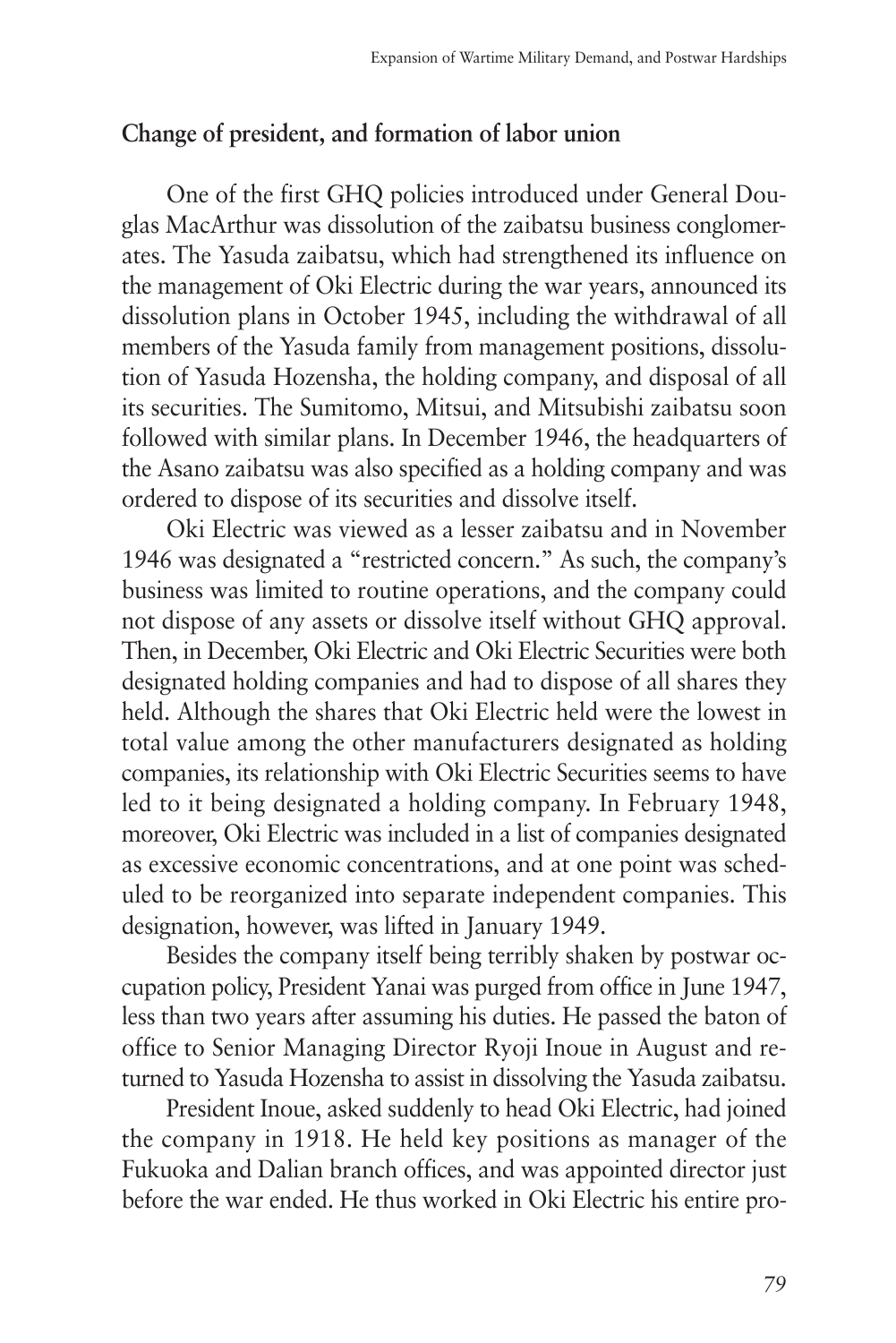

*Ryoji Inoue*

fessional career, and the employees placed great trust in him. Very unfortunately, however, after barely one year in office he died very suddenly while on a business trip.

Nominating a successor to President Inoue in the unexpected situation was a difficult task. The strongest wish by the board members was to have Yuzo Yanai return to the company. That wish, though, was considered to be next to impossible given the circumstances. After discussions with GHQ, however, Yanai was allowed to return to Oki Electric as president on the condition that he serve just one year. It is thought that GHQ allowed this exception because of the confidence and trust they had in Yanai's ability and his personal character. They knew he had already contributed substantially to the quick recovery of postwar communications, and that he had devoted prodigious energy toward dissolution of the Yasuda zaibatsu. At any rate, in January 1949 Yuzo Yanai took office once more as Oki Electric's president. Despite the limitation of looking forward to only one year in office, he headed the drive to reorganize and readjust the company, and helped to find his successor. Shackled by the military during the war, and by occupation policies in the immediate postwar years, and then shaken by the bewildering change of presidents every one or two years, management at Oki Electric experienced various hardships. The employees, meanwhile, lived anxiously from day to day as they struggled to maintain their livelihood.

Daily essentials were in extremely short supply during the immediate postwar period. Sweet potatoes and soybean cakes, for instance, were distributed in place of rice, the staple food of the Japanese, but even those items were sometimes insufficient to satisfy the need for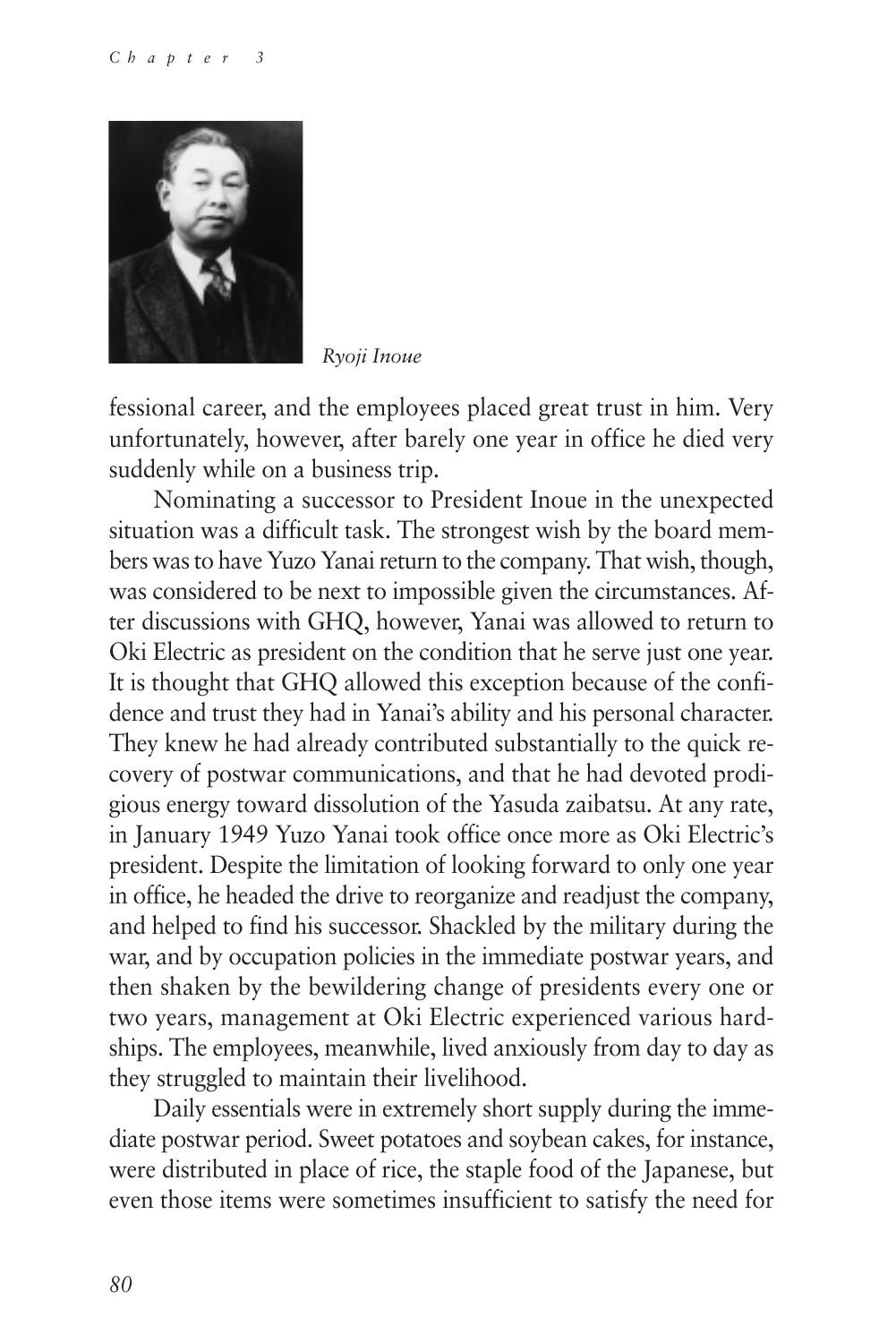food. Inflation, moreover, emerged during the war and continued afterward at an abnormally high pace, fanned by the enormous size of war reparations. With figures for 1934-1936 as a base, the average retail price index in Tokyo in 1946 was 18.9. In 1947 this climbed to 51.0, and in 1948 it skyrocketed to 149.6.

In the situation where workers were concerned mainly about their everyday existence, a strong union movement emerged at many companies. At Oki Electric, the first labor union was formed in December 1945 at the Shinagawa Plant in Tokyo. It was called the Oki Electric Takahama Employees Labor Union. The members at the inaugural general assembly of the union voted for the right to collective bargaining and for establishment of a minimum wage. Union representatives then demanded wage increases, and Oki Electric's first labor-management discussions were held. Management's initial response stiffened the union's attitude, and workers surrounded the management representatives and refused to allow them to leave the room until negotiations reached a satisfactory conclusion. Management appreciated the difficult circumstances of the workers' daily lives, and Senior Managing Director Ryoji Inoue finally accepted the union's demands. His words at that time struck an emotional chord among the union negotiators. "Look," he said, "we're all in this together for the good of the company, so let's do it!" Unions were formed afterward at Oki Electric's other plants, and in March 1946 all the unions amalgamated into the Oki Electric Workers' Union. Risaburo Mihara took office as the union's first president. In May 1946, the company and the union signed their first labor agreement.

In response to union demands, Oki Electric increased wages in the spring and again in the summer of 1947. That same fall, however, the union demanded yet another increase almost triple the previous increase. In the background of these frequent demands for wage increases was the strong labor movement, but a more obvious fact was the economic basis for their demands: wage increases were simply not keeping up with inflation. The demand for additional wage increases was thus inevitable in terms of supporting the everyday lives of the workers.

Circumstances, however, did not allow Oki Electric to meet the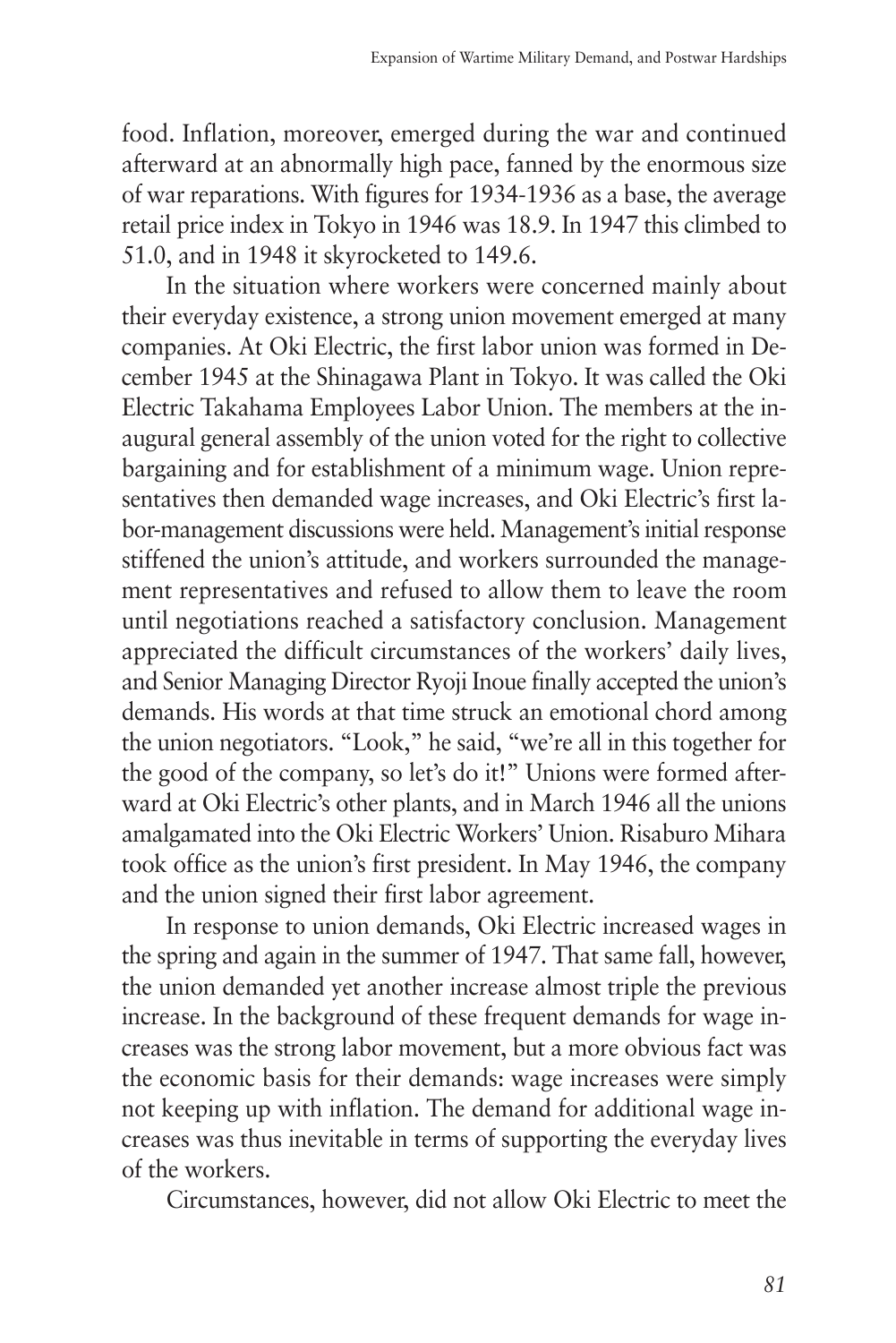demand for such large wage increases in the fall of 1947. The largescale reduction of the workforce immediately after the war, for example, had required a huge layout of funds. In addition, the government cancelled all war indemnities, and Oki Electric thus lost all its rights to wartime military-related credits. Despite those difficult circumstances, the company had responded as best it could to repeated union demands for wage increases. But in the fall of 1947 the economic environment made it difficult to raise product prices enough to cover the wage increases demanded. In that difficult situation, the company proposed wage increases linked to an incentive system for increased production. This system was based on a type of productivity theory, whereby wage incentives would be paid for higher output than the fixed production levels already agreed upon by management and labor. The result would be increased wages.

The union rejected management's incentive proposal, and in March 1948, in the midst of wage negotiations, announced the first labor strike at the company. The union employed various tactics, including a simultaneous 24-hour strike at all plants, walkouts, and all union members simultaneously taking official vacation time off. Negotiations stretched over two-and-a-half months until in early July a compromise was reached. Management agreed, premised on the union accepting the incentive plan, to meet the union's demand for an increase in basic wages. That compromise ended the labor crisis and the union members returned to their worksites.

At the end of September, however, two months after reaching that agreement, the union demanded another increase in wages "to protect the livelihood of our members from deteriorating due to inflation." In bargaining with management, opinions were divided among union members on the size of the wage increase being demanded, and in November the members of the Shibaura Plant chapter of the union unilaterally went on an unlimited strike. Negotiations dragged on because the union presented no unified wage demand and management insisted on a low-level wage increase. Other chapters of the union then also went on unlimited strikes, and to earn money to support themselves during the strikes the union members began peddling candy and other confectionaries. Labor and manage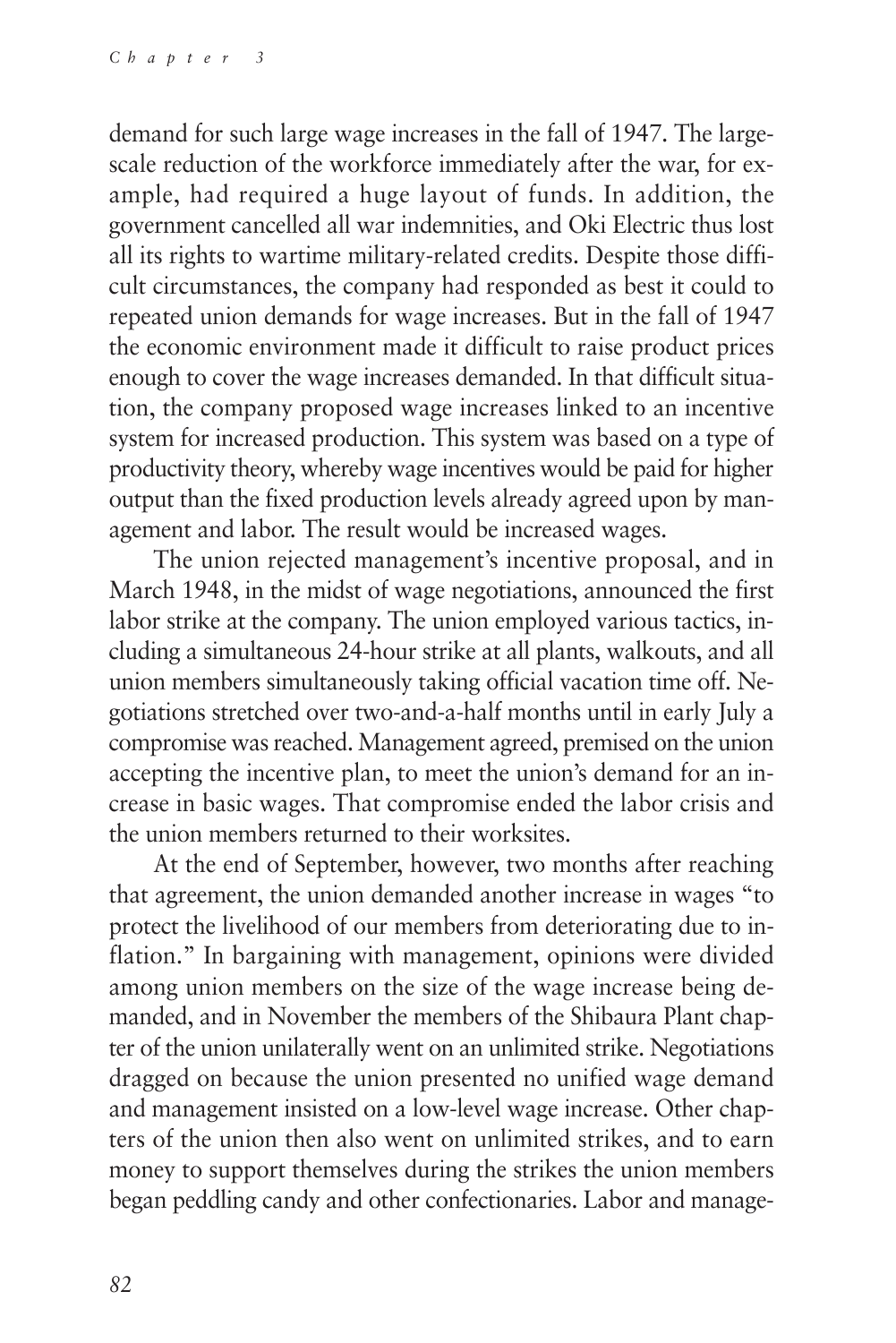ment finally reached a compromise wage agreement in mid-December, including a loan from the company as a strike settlement fund, and the 78-day strike ended.

## **Reconstruction, reorganization, and establishment of new Oki Electric**

During the four years from the end of the war to the fall of 1949, Oki Electric endured great difficulties as it moved toward rebuilding itself. In August 1946, for example, the government, through the War Indemnity Special Measures Law, levied a tax equal to the wartime claims corporations had against the government. In effect, this law cancelled the rightful claims of Oki Electric and other companies to huge indemnity payments from the government for supplies they provided to the military during the war. The government placed corporations seriously affected by this tax in a special category, requiring them to reorganize and to use a special accounting system to facilitate their financial readjustment. After closing their books on August 11, the companies separated their assets and liabilities into old and new accounts. Afterward the companies were to be reorganized, bringing over into their new organizations the new accounts with the funds needed for future business activities, while credits and liabilities in the old accounts were frozen for later disposal.

At the time, Oki Electric's gross assets totaled 379.5 million yen. Of these assets, 117 million yen was transferred to the new account, and the remaining 262.5 million yen was left in the old account. Although a 7.6 million yen loss from the current term was transferred to the old account, the assets in the old account included indemnities for products supplied to the military, for government-ordered evacuations, for war-damage insurance, and for losses of overseas assets all items cancelled by the special indemnity tax the government levied. After settling all these accounts, Oki Electric's extraordinary loss was expected to reach 178.5 billion yen, equal to 47 percent of the company's gross assets prior to reorganization.

To assist corporations in disposing of the extraordinary losses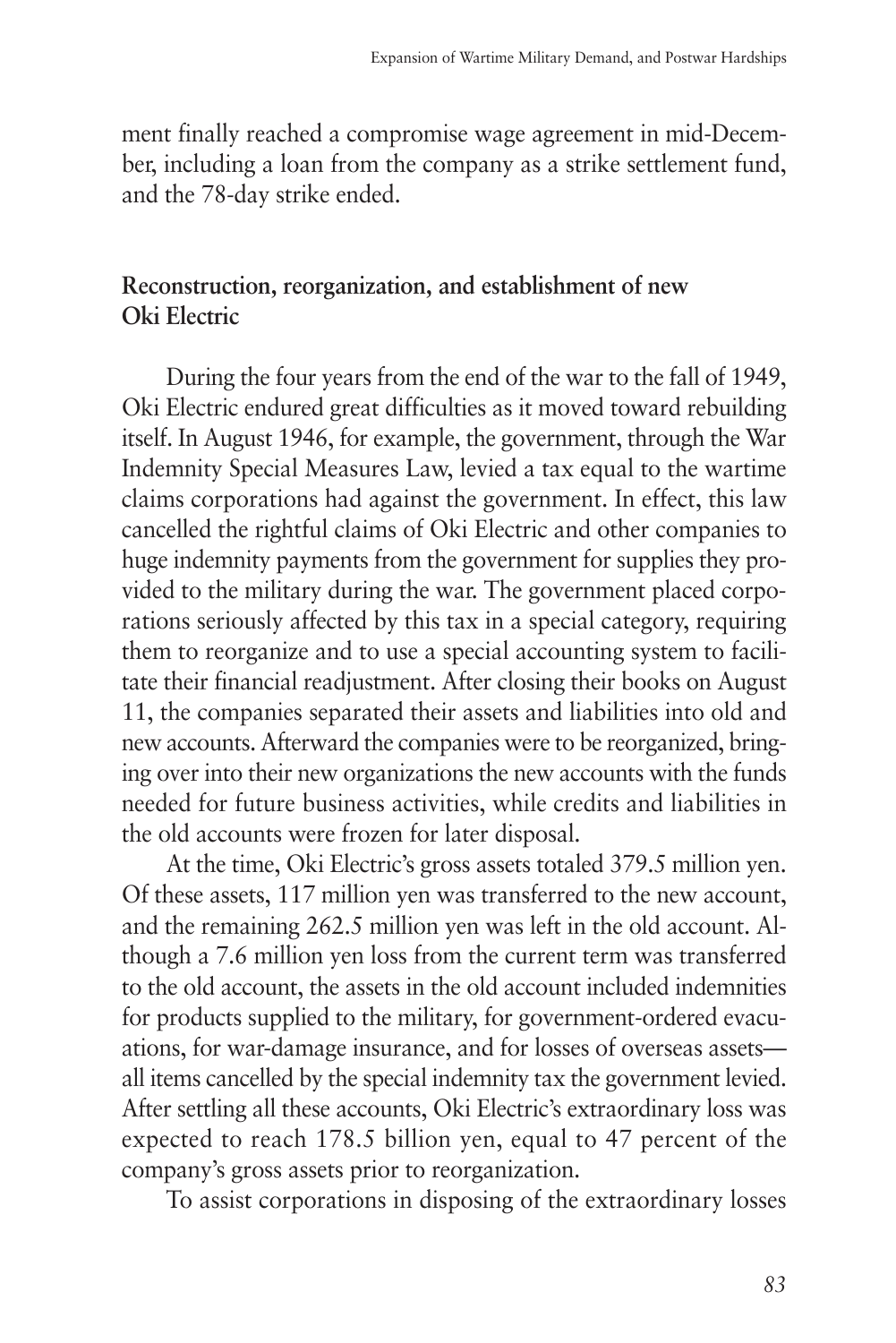they incurred, the government enacted the Enterprise Reconstruction and Reorganization Law in October 1946. According to this law, corporations had until June 1947 to calculate their extraordinary losses and until the end of August 1947 to submit their reorganization plans to the government for review and approval. The plans were to include items such as the method for disposing of the extraordinary losses, the company's new management structure, and future business plans.

Actually, the government delayed its decision on the standards for approving the reorganization plans and extended the deadline several times. The companies, meanwhile, faced with hyperinflation and the strong labor offensive, experienced difficulty in drawing up their plans. In December 1948, irritated by the slow pace of economic stabilization and enterprise reorganization, GHQ announced nine principles for economic stability, including a balanced budget, restrictions on government financing, and wage stability. Next, in February 1949, GHQ implemented extremely austere financial policies in the Dodge Line. Powerful anti-inflation measures eventually led to the economy reversing itself into a deflationary mode. Corporations that until then had taken advantage of the inflationary situation and barely managed to stay in business were finally forced to seriously tackle their reconstruction and reorganization.

Suteji Kanbe, serving under President Yuzo Yanai as senior managing director, spoke to the assembled employees of Oki Electric as follows at a meeting of the Central Administration Conference at the end of April 1949. "Since the end of the war," he said, " we successfully reverted from production for military demand to production for civilian demand. We also integrated our production operations into five plants and began producing communications equipment. The economic situation is changing rapidly, however … our company had to borrow large amounts of money and has fallen into deficit operations. As well, the forced implementation of the nine principles for economic stability resulted in a reduced government budget, negatively influencing the volume of orders we received from the government. They also caused extreme financial difficulties. We have thus been forced into a situation in which it is impossible to continue in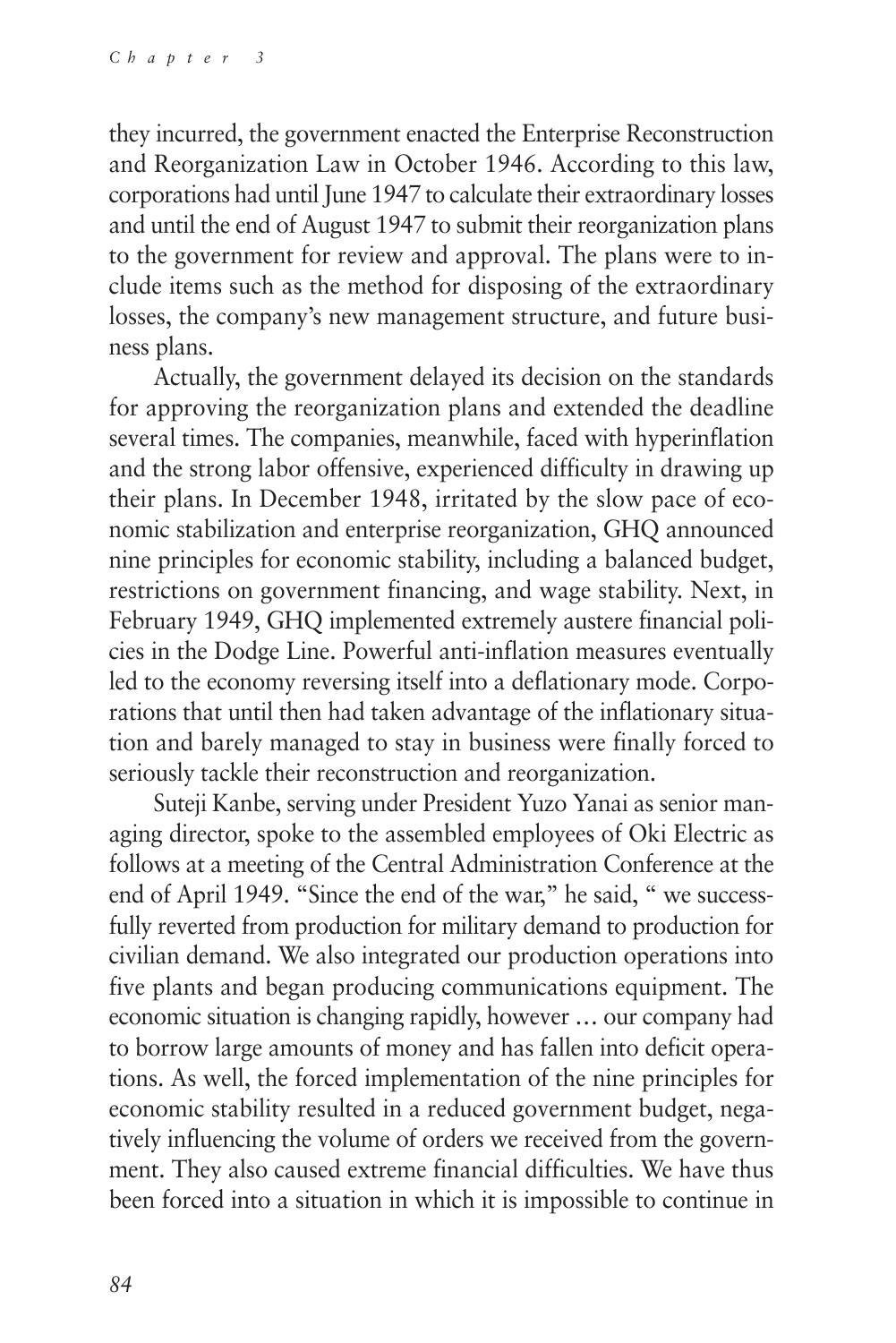business unless management takes appropriate measures." Kanbe then announced a comprehensive consolidation plan premised on a drastic restructuring of the company.

The gist of the reorganization plan Oki Electric presented to the government included a downsizing of the company's business, a workforce reduction, dissolution of the present company, and establishment of a new company. Some specific details were as follows.

- 1. The Warabi Plant would produce the key components for automatic exchanges.
- 2. The Tomioka and Fukushima plants would become independent profit centers, and would continue to produce radios and telegraph-related equipment. In the future, they would also develop and produce items that do not depend on orders from the public sector.
- 3. In order to raise overall production efficiency, operations at the Shibaura Plant would be transferred to the Shinagawa Plant.
- 4. The Shibaura Plant would be temporarily closed and then placed under the new company when it is established. When the company is able to procure funds in the future, the Shibaura Plant would become one of the main plants.
- 5. Because it is unprofitable, the vacuum tube division would be abolished.
- 6. The ceramics division would be integrated into the Fukushima Plant.
- 7. The wireless division would handle only potentially profitable wireless measuring apparatus and broadcasting equipment, and would be integrated into the Shinagawa Plant.

Reduction of the workforce was the most difficult item in the reorganization plan. The plan called for a large-scale reduction of 2,819 persons from the current 6,691 employees, a 42 percent reduction for a new workforce of 3,872 employees. As expected, the union protested vehemently, and organized rallies against the reorganization plan. But Senior Managing Director Kanbe insisted that the plan was the best the company could offer. Toward the end of May the